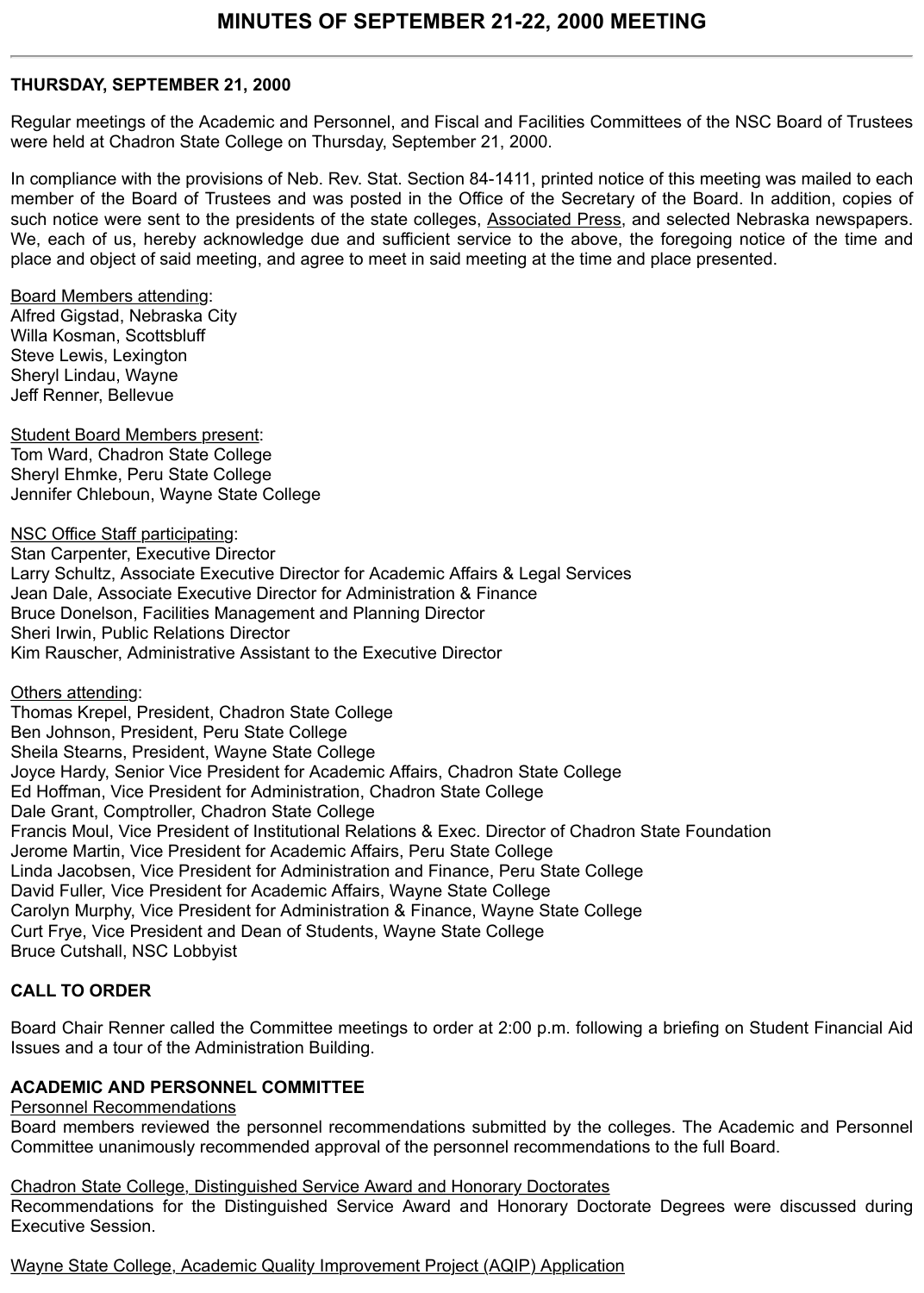President Stearns gave a summary of the Academic Quality Improvement Project (AQIP), an alternative route to accreditation, involving approximately 100 pilot schools. Wayne State wants to apply to the North Central Association of Schools and Colleges to participate in this project. The Academic and Personnel Committee unanimously recommended authorization of the Wayne State College application to participate in the AQIP and pursue this alternative route of accreditation to the full Board.

#### Lease Agreement Between Peru State College and Brook Valley IV Joint Venture

President Johnson presented information on a proposed lease agreement between Peru State College and Brook Valley IV Joint Venture that would result in 5,000 square feet of extended learning space in LaVista, Nebraska. The property is adjacent to the current location at Educational Service Unit #3. By leasing this new space, Peru State College will realize a significant reduction in its costs and provide the program with needed space for expansion. The Academic and Personnel Committee unanimously recommended approval of the lease agreement to the full Board.

#### Collective Bargaining Update

Associate Executive Director Schultz reported that negotiations with the SCEA, NSCPA and NAPE have commenced. Proposals for changes in the existing contracts are expected in the next few weeks.

Personnel Actions for Information Personnel actions not requiring Board approval were reported by the colleges.

Summer 2000 Enrollment Reports The colleges submitted Summer 2000 enrollment reports.

#### Summer 2000 Instructional Load Reports

Summer 2000 instructional load reports were submitted by the colleges.

# **FISCAL AND FACILITIES COMMITTEE**

#### Capital Construction Board Initiatives

Associate Executive Director Dale explained the need for the Board to adopt formal initiatives for capital construction projects based on the budget request priorities. Following are the proposed initiative statements: The Board of Trustees of the Nebraska State Colleges is committed to:

I. Upgrading classroom and library facilities to meet accreditation standards and Legislative and Coordinating Commission directives, along with enhancing program quality and access. (This would fit the Old Gym/Library, the Chadron Administration, and the Intramural Athletic Field projects.)

II. Protecting the investment in facilities and grounds at the State Colleges through careful upkeep and responsible, orderly planning. (This would fit the Power Plant, Paving, Planning, Asbestos Inventory, and Digital Control projects.)

The Fiscal and Facilities Committee unanimously recommended adoption of the Board of Trustees initiatives for capital construction projects to the full Board.

#### Grant Applications

Grant applications submitted by the colleges were reviewed. The Fiscal and Facilities Committee unanimously recommended approval to the full Board.

#### Write-Off of Uncollectible Accounts

Requests to write-off specific uncollectible student accounts at each of the colleges were reviewed. The Fiscal and Facilities Committee unanimously recommended approval to the full Board.

#### **Contracts**

Physical plant contracts submitted by Chadron and Wayne were reviewed. The Fiscal and Facilities Committee unanimously recommended approval to the full Board.

#### Change Orders

Physical plant change orders submitted by Peru and Wayne were reviewed. The Fiscal and Facilities Committee unanimously recommended approval to the full Board.

#### LB 309 Funding

Acceptance of additional LB309 funding for the Chadron steam condensate line repair was reviewed. The Fiscal and Facilities Committee unanimously recommended approval to the full Board.

#### Asbestos Inventory Needs Statement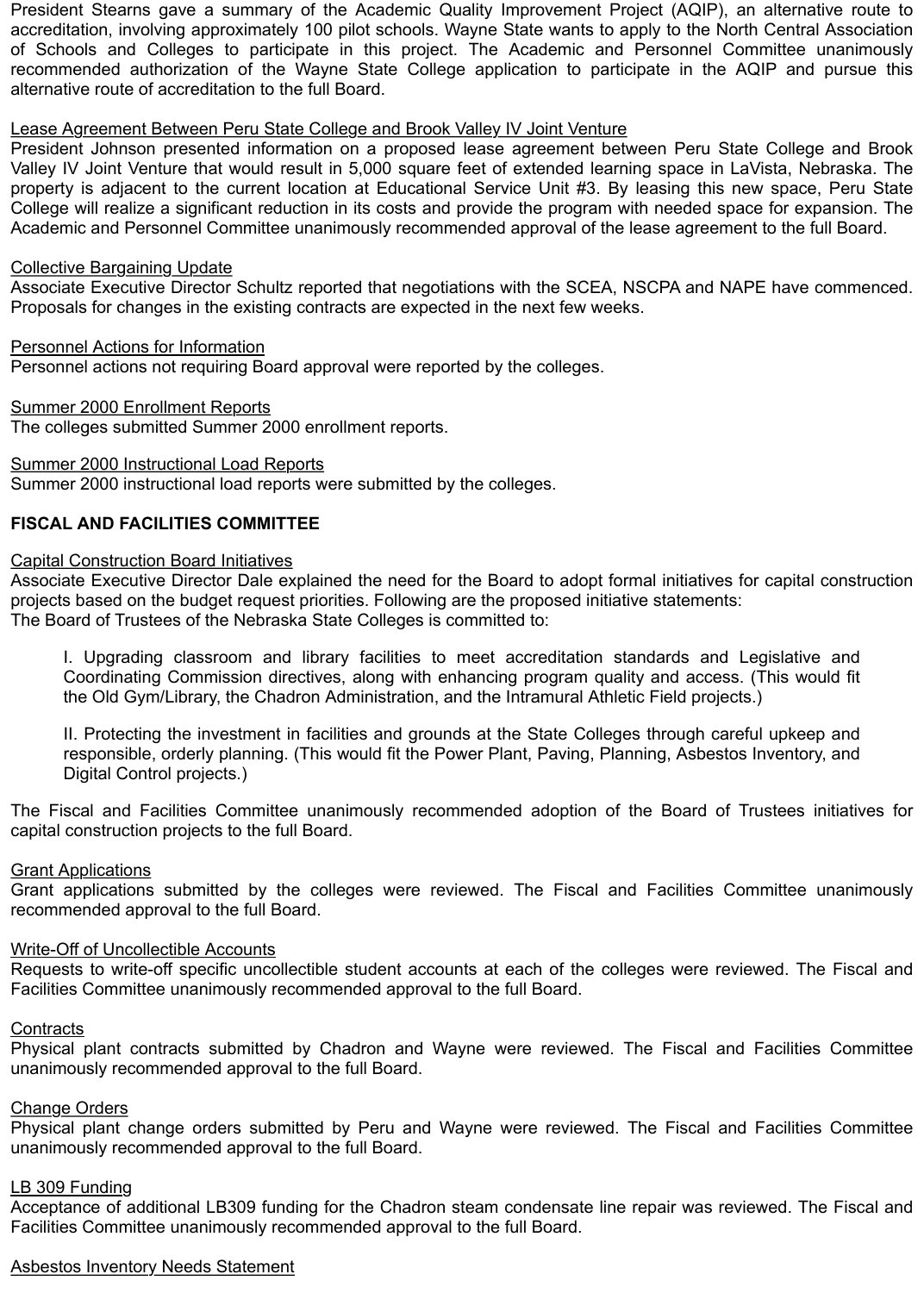One of the capital construction requests previously approved by the Board was a system-wide asbestos inventory/survey. A proposed needs statement for the project was discussed. The Fiscal and Facilities Committee unanimously recommended approval to the full Board.

### Mari Sandoz High Plains Heritage Center Covenant

A proposed covenant between Chadron State College and the State Historical Preservation Office regarding the Mari Sandoz high Plains Heritage Center was discussed. The Fiscal and Facilities Committee unanimously recommended approval to the full Board.

#### Peru State College, Water Project Substantial Completion

A substantial completion designation for the Peru State College water project was discussed. The Fiscal and Facilities Committee unanimously recommended ratification of the designation to the full Board.

#### Mari Sandoz Design Development Documents

Presentation of the Mari Sandoz design development documents was scheduled to take place during the Board meeting on September 22.

#### New Building Openings Budget Requests

The Board was informed that the following new building openings requests have been provided to the Coordinating Commission per their request:

> STATE COLLEGE SYSTEM New Building Openings Request

|                                           | <b>FY02</b> | FY03            |
|-------------------------------------------|-------------|-----------------|
| <b>Chadron</b>                            |             |                 |
| Sandoz                                    |             | 10,868          |
| <b>Memorial Hall</b><br>Maintenance Bldg. |             | 40,000<br>7,000 |
| Peru                                      |             |                 |
| <b>Hoyt Science</b>                       | 64,700      | 64,700          |
| Campus Srvcs.                             | 13,300      | 13,300          |
| Wayne                                     |             |                 |
| <b>Studio Arts</b>                        | 47,500      | 47,500          |
| <b>Memorial Stadium</b>                   | 16,251      | 19,500          |
| Ramsey Renov.                             | 13,250      | 26,500          |
| <b>Connell Hall</b>                       | 39,500      | 39,500          |
| <b>System wide Total</b>                  | 194,501     | 268,868         |

These items were included in the September 15 submission to the Governor and the Legislature. They constitute an addition to the budget request amount approved by the Board at the June 29-30, 2000 meeting.

#### Modification Budgets

The Board was informed that a requirement of the September 15 budget submittal is a submission called the "Modification Budget." The rationale is to assume that we would only receive 95% of our existing budget. Working with the Presidents and Vice Presidents for Administration and Finance, a system wide priorities list was developed to indicate what the NSC felt was most important to be funded.

Priority 1 Health insurance request

Priority 2 Reductions made from existing base to get from 100% to 95% of General Fund

Priority 3 Continuation requests items (5% operations increase, instructional technology renewal, tuition remissions)

Priority 4 New Building Opening requests

Priority 5 LB1100 depreciation costs

Priority 6 Budget Adjustment requests (Areas of Emphasis)

Grant Applications not requiring Board action

The following grant applications were reported to the Board.

Peru State College: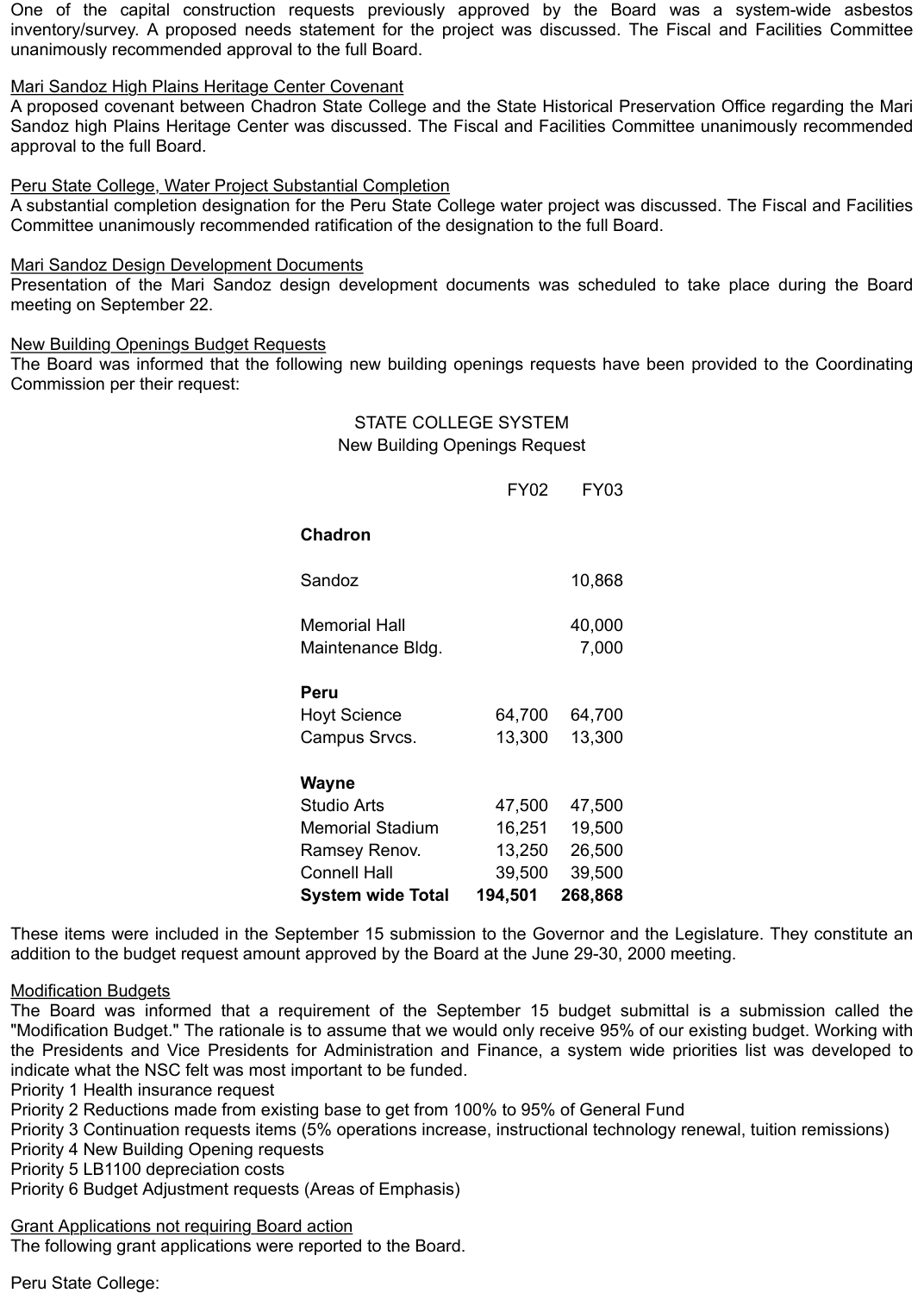Nebraska PT3 Catalyst Grant (\$16,390—US Department of Education) This grant would require in-kind funds of \$10,273.

Wayne State College:

Nebraska PT3 Catalyst Project (\$11,190—US Department of Education) This grant would require state matching funds and in-kind funds.

# Peru State College Centennial Complex Substantial Completion Update

The Board was informed that the Peru's Centennial Complex project was given a conditional substantial completion designation on August 16 for the purpose of occupancy. The contractor estimates that the remaining work will be complete by September 22, 2000.

# Wayne State College Power Plant Update

The Board was informed that Wayne State is moving forward with plans for a deficit request to construct a new energy plant to provide steam and chilled water to the college. The College and Executive Director's staffs continue to review the recently completed Alvine study and funding options, including a partnership with the local hospital, which is also served by the existing plant.

# Wayne State College Terrace Hall Follow-up

Board members were informed that the fire detection system has been re-wired in Terrace Hall at Wayne State and the Fire Marshall has approved temporary occupancy. Only a few minor items remain to be completed before a certificate of occupancy is granted. Students were displaced for approximately one week, and the contractor has been notified of the college's intent to invoke the penalty clause of the contract.

Physical Plant Status Reports

The colleges provided physical plant status reports to the Board for information.

# Contracts not requiring Board action

The following physical plant contracts were reported to the Board for information.

Chadron State College:

Math and Science Building fire alarm system (\$60,000—LB309 and cash funds—Protex Central, Inc.) Reta King Library fire alarm system (\$45,000—LB 309 and cash funds—Protex Central, Inc.) Campus central reporting station/fire alarm system (\$29,500—LB309 and cash funds—Protex Central, Inc.) Armstrong Gymnasium fire alarm system (\$30,000—LB309 and cash funds—Protex Central, Inc.) West Court #21 and #22 remodel (\$9,565—cash funds—Jimerson Construction)

Peru State College:

T.J Majors third floor wall repairs and painting (\$6,645—cash funds—Coplen Construction) Centennial Complex asbestos tile removal (\$1,350—revenue bond funds—McGill Associates)

Wayne State College: Fine Arts, Education, Library, Carhart, and Humanities buildings elevator modifications (\$27,525—LB309 and cash funds—Millar Elevator)

Change Orders not requiring Board action The following change orders were reported to the Board. Chadron State College: Heating Plant steam line replacement (\$4,756—cash funds—Wyo-Dak Plumbing and Heating, Inc.)

Peru State College: Campus Services Building (\$3,300—LB1100 funds—McGill Associates) Campus Services Building (\$15,545—LB1100 funds—Rogge-Davis) Hoyt Science Building (\$3,040—LB878 funds—Triple S Construction) AD Majors Building (\$1,420—LB878 funds—Triple S Construction) Auditorium Building (\$1,000—LB878 funds—Triple S Construction) Campus (\$2,700—LB878 funds—Triple S Construction) Campus (\$1,250—LB878 funds—Triple S Construction) Campus (\$4,772—LB878 funds—Triple S Construction)

# Lobbyist Contract

Executive Director Carpenter asked the Board to consider re-appointing Bruce Cutshall to serve as NSC Lobbyist during 2001 for a fee of \$23,000. This appointment would continue Mr. Cutshall's service for the NSC that began in 1991. The Academic and Personnel Committee unanimously recommended approval of the appointment to the full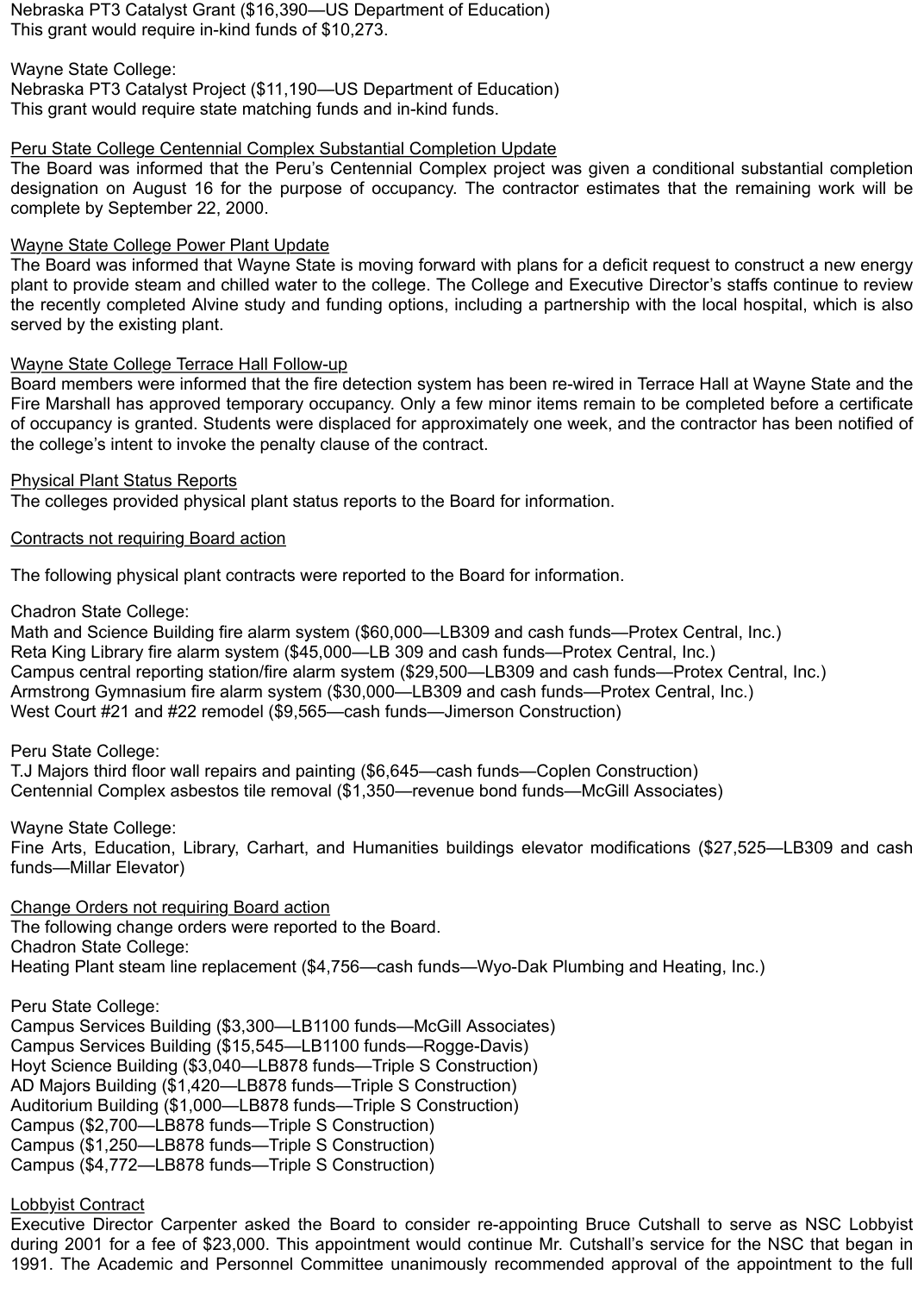Board.

# **ADJOURNMENT**

The Committee meetings were adjourned at 3:20 p.m. so that Board members could meet with representatives of the Faculty Senate, Professional Staff Senate and Student Senate.

# **FRIDAY, SEPTEMBER 22, 2000**

A regular meeting of the NSC Board of Trustees was held at Chadron State College on Friday, September 22, 2000.

Board Members attending: Alfred Gigstad, Nebraska City Willa Kosman, Scottsbluff Steve Lewis, Lexington Sheryl Lindau, Wayne Jeff Renner, Bellevue

Student Board Members present: Tom Ward, Chadron State College Sheryl Ehmke, Peru State College (via telephone) Jennifer Chleboun, Wayne State College

NSC Office Staff participating: Stan Carpenter, Executive Director Larry Schultz, Associate Executive Director for Academic Affairs & Legal Services Jean Dale, Associate Executive Director for Administration & Finance Bruce Donelson, Facilities Management and Planning Director Sheri Irwin, Public Relations Director Kim Rauscher, Administrative Assistant to the Executive Director

#### Others attending:

Thomas Krepel, President, Chadron State College Ben Johnson, President, Peru State College Sheila Stearns, President, Wayne State College Joyce Hardy, Senior Vice President for Academic Affairs, Chadron State College Ed Hoffman, Vice President for Administration, Chadron State College Francis Moul, Vice President of Institutional Relations & Exec. Director of the Chadron State Foundation Dale Grant, Comptroller, Chadron State College Jolene Hersch, Director of Human Resources, Chadron State College Cari Absalon, Human Resources, Chadron State College Kristal Kuhnel, Human Resources, Chadron State College Con Marshall, Director of Information Services, Chadron State College Don Green, Dean, Liberal Arts, Chadron State College Jerome Martin, Vice President for Academic Affairs, Peru State College Linda Jacobsen, Vice President for Administration and Finance, Peru State College Eulanda Cade, Director of Personnel, Peru State College David Fuller, Vice President for Academic Affairs, Wayne State College Carolyn Murphy, Vice President for Administration & Finance, Wayne State College Curt Frye, Vice President and Dean of Students, Wayne State College Dwayne (Derby) Johnson, Director of Administrative Services, Wayne State College Steve Weber, Bahr Vermeer & Haecker Architects Dennis Coudriet, Bahr Vermeer & Haecker Architects Farrah Eleson, Chadron Eagle Newspaper John Axtell, KQSK Radio

# **CALL TO ORDER**

Chair Renner called the meeting to order at 9:25 a.m.

# **EXECUTIVE SESSION**

The Board voted unanimously to go into Executive Session for the purpose of discussing Chadron's requests of Honorary Degrees and Distinguished Service Award. No action was taken.

# **PUBLIC SESSION**

The Public Session convened at 9:50 a.m.

# **APPROVAL OF THE AGENDA**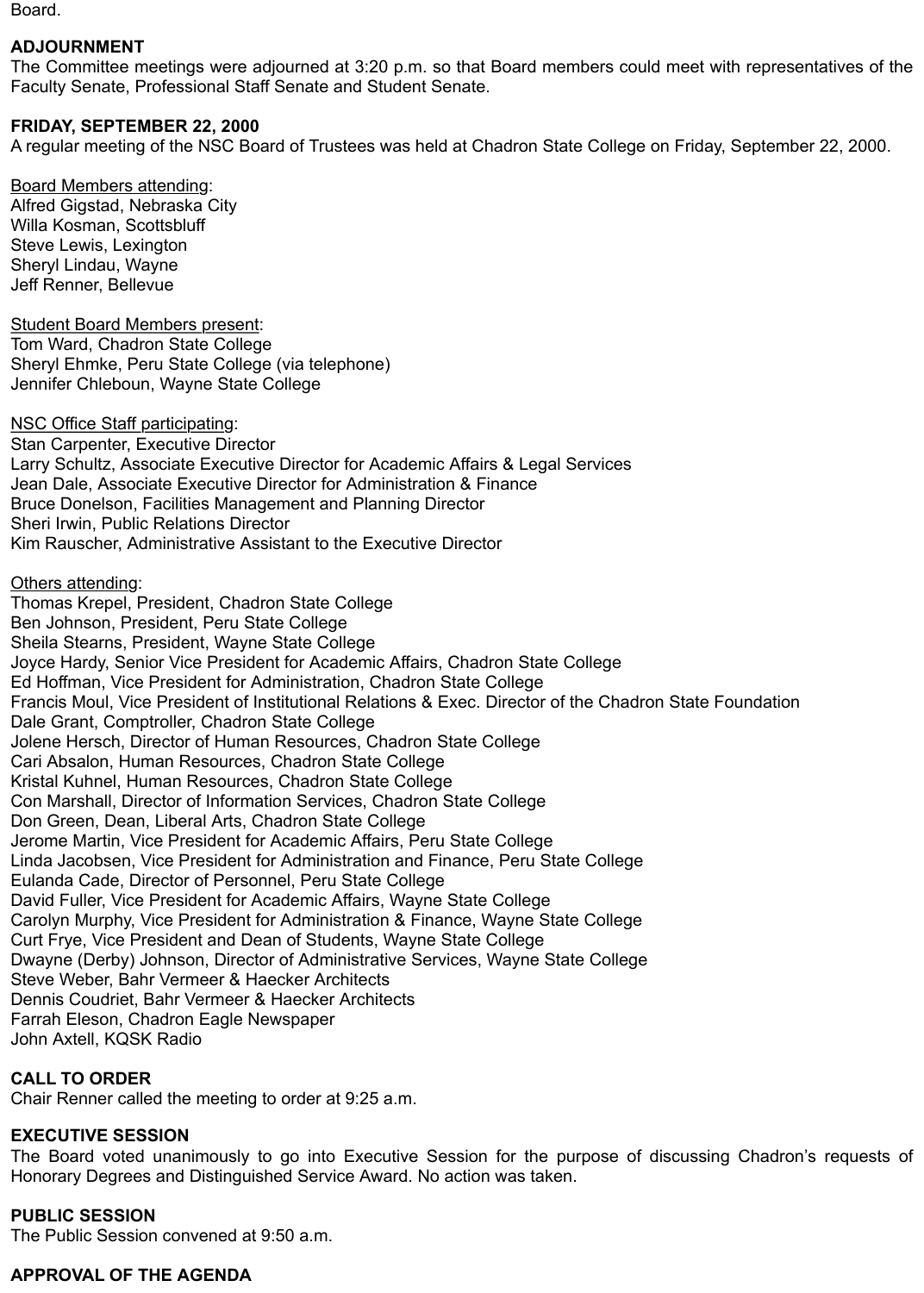The meeting agenda was unanimously approved.

# **APPROVAL OF MINUTES FROM THE PREVIOUS MEETING**

The minutes of the August 11 meeting were unanimously approved.

# **ITEMS FOR DISCUSSION AND ACTION**

# **Academic and Personnel Committee**

Personnel Recommendations

A motion to approve the personnel recommendations submitted by the State Colleges was unanimously approved.

### Distinguished Service Award and Honorary Doctorate Degrees

A motion to approve Distinguished Service Award and Honorary Doctorate Degrees submitted by Chadron State College was unanimously approved.

#### Academic Quality Improvement Project

A motion to authorize Wayne State College to submit an application to participate in the Academic Quality Improvement Project (AQIP) and, if approved by the North Central Association of Schools and Colleges, pursue this alternative route of accreditation was unanimously approved.

#### Lease Agreement with Brook Valley IV Joint Venture

A motion to approve the Lease Agreement between Peru State College and Brook Valley IV Joint Venture was unanimously approved. This contract is for the lease of 5,000 square feet of rental space located at 7011 South 109<sup>th</sup> Street in LaVista, Nebraska.

#### **Fiscal and Facilities Committee**

Capital Construction Board Initiatives

A motion to adopt the following Board of Trustees Initiatives for Capital Construction Projects was unanimously approved:

The Board of Trustees of the Nebraska State Colleges is committed to:

I. Upgrading classroom and library facilities to meet accreditation standards and Legislative and Coordinating Commission directives, along with enhancing program quality and access.

II. Protecting the investment in facilities and grounds at the State Colleges through careful upkeep and responsible, orderly planning.

Grant Applications

A motion to approve the following grant applications as submitted by the State Colleges was unanimously approved. Chadron State College

The Mari Sandoz High Plains heritage Center Project (\$336,000—Nebr. Environmental Trust Fund)

Peru State College

Student Support Services (\$293,571—Department of Education, Title IV)

Wayne State College Rural Nebraska Biotechnology Education (\$26,022—National Science Foundation)

# Write-Off of Uncollectible Accounts

A motion to approve the following requests to write-off specific uncollectible student accounts as submitted by the State Colleges was unanimously approved:

Chadron State College Cash Fund Accounts \$ 6,691.74 Revenue Bond Accounts 9,928.12 TOTAL \$16,619.86

Peru State College Cash Fund Accounts \$16,727.72 Other Fund Accounts 370.78 Revenue Bond Accounts 4,653.87 TOTAL \$21,752.37

Wayne State College Cash Fund Accounts \$13,834.14 Revenue Bond Accounts 4,035.87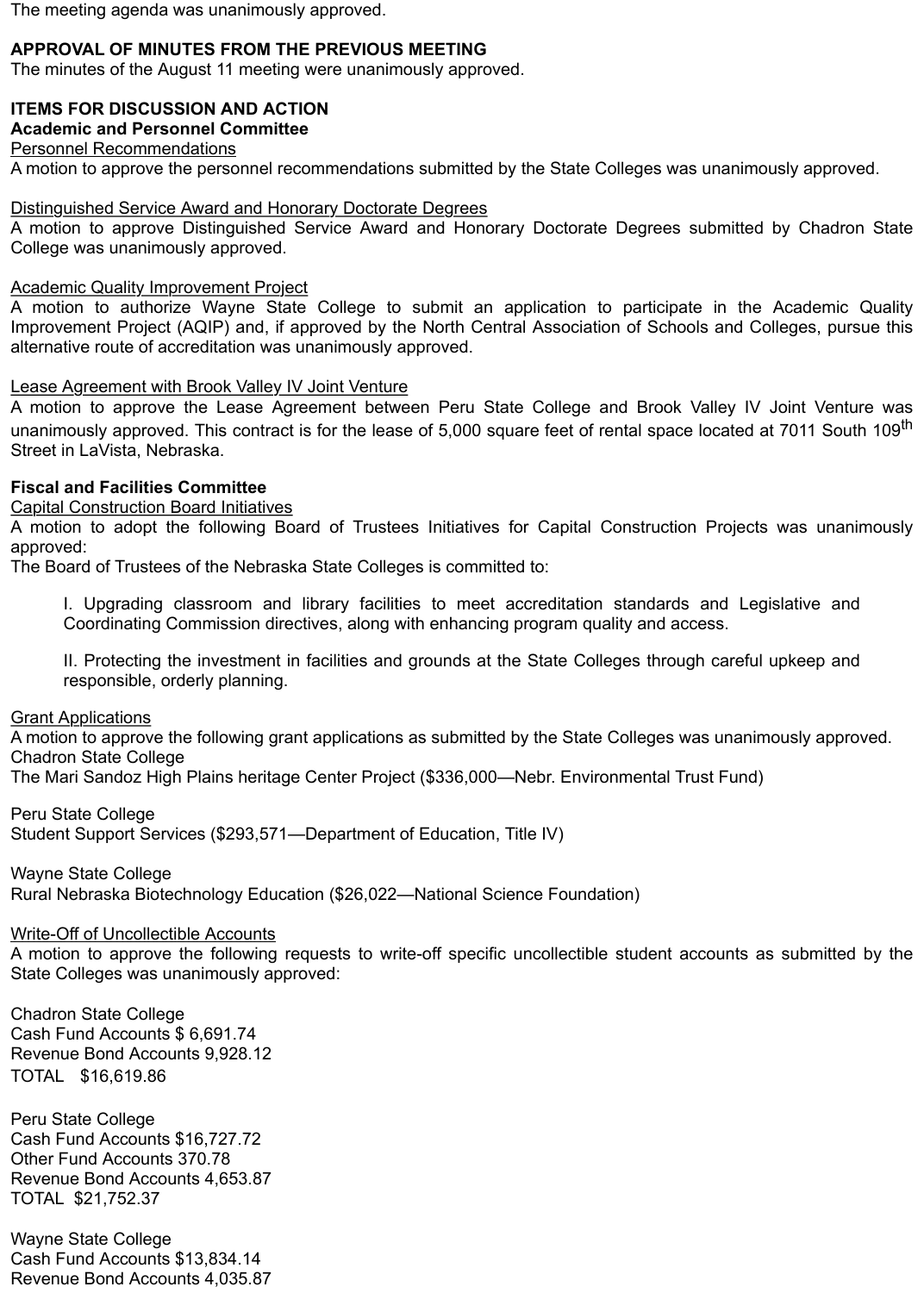### TOTAL \$17,870.01

### **Contracts**

A motion to approve the following contracts submitted by the State Colleges was unanimously approved:

# Chadron State College

Reta King Library carpet removal and replacement (\$101,575—cash funds—Morford's Decorating) Math and Science Building chiller replacement (\$105,994—LB309 and cash funds—Snell Services)

# Wayne State College

Sewage ejector replacement near Rice Auditorium (\$54,326—LB309 and cash funds—Midlands Mechanical, Inc.)

### Change Orders

A motion to approve the following change orders submitted by the State Colleges was unanimously approved:

#### Peru State College

Hoyt Science Building (\$27,392 to underpin the foundation—LB 1138 funds—Rogge Davis Construction)

Wayne State College

Terrace Hall (\$31,000 to upgrade fire alarm—revenue bond surplus funds—Sioux Contractors, Inc.)

#### LB 309 Allocations

A motion to approve the following acceptance of LB 309 allocations was unanimously approved:

Chadron State College:

Acceptance of an additional \$11,000 for campus steam condensate line repair

#### Asbestos Inventory Needs Statement

A motion to approve the following asbestos inventory needs statement was unanimously approved. Project Description

The Nebraska State Colleges (NSC), including Chadron State College, Peru State College, and Wayne State College, recognize the need to identify and complete a comprehensive inventory of existing asbestos containing materials (ACM) within state-owned buildings and supporting utility infrastructure under the oversight of the Nebraska State College Board of Trustees.

This project will provide for the following activity:

1. Review existing materials in buildings constructed prior to 1970.

2. Sample suspect materials in accordance with the Nebraska Department of Health and Human Services requirements.

3. Develop an asbestos management plan based on each building inventory finding. Management of ACM may include, but is not limited to, abatement, encapsulation, and "in-place" management.

# Project Justification

# Supporting Data

1. The intent of this proposal is to identify ACM for the purpose of abatement, encapsulation, or in-place management. ACM that is left unidentified and disturbed could result in adverse or inappropriate respiratory health risks for NSC personnel and/or students.

2. Existing deficiencies in ACM management are apparent system-wide. This is evident by incomplete program documents that do not adequately anticipate ACM management costs at the onset of project planning. The Colleges have been asked by the Board of Trustees to incorporate ACM management dollars into future projects. The Colleges will have difficulty anticipating realistic ACM management costs without conducting a properly administered inventory and testing of suspect material. This project will identify ACM and develop recommendations for future maintenance and renovation projects.

3. This project is consistent with identified master plan intent of each College relative to provision of a safe educational and work experience.

Project Budget and Proposed Funding Source

# 1. Cost estimates

a) Cost per square foot per building  $-$  \$ 0.058 for 863,446 square feet (242,144 at Chadron, 192,070 at Peru, and 429,232 at Wayne)

- b) Total cost of \$50,000
- c) Funding Source State General Fund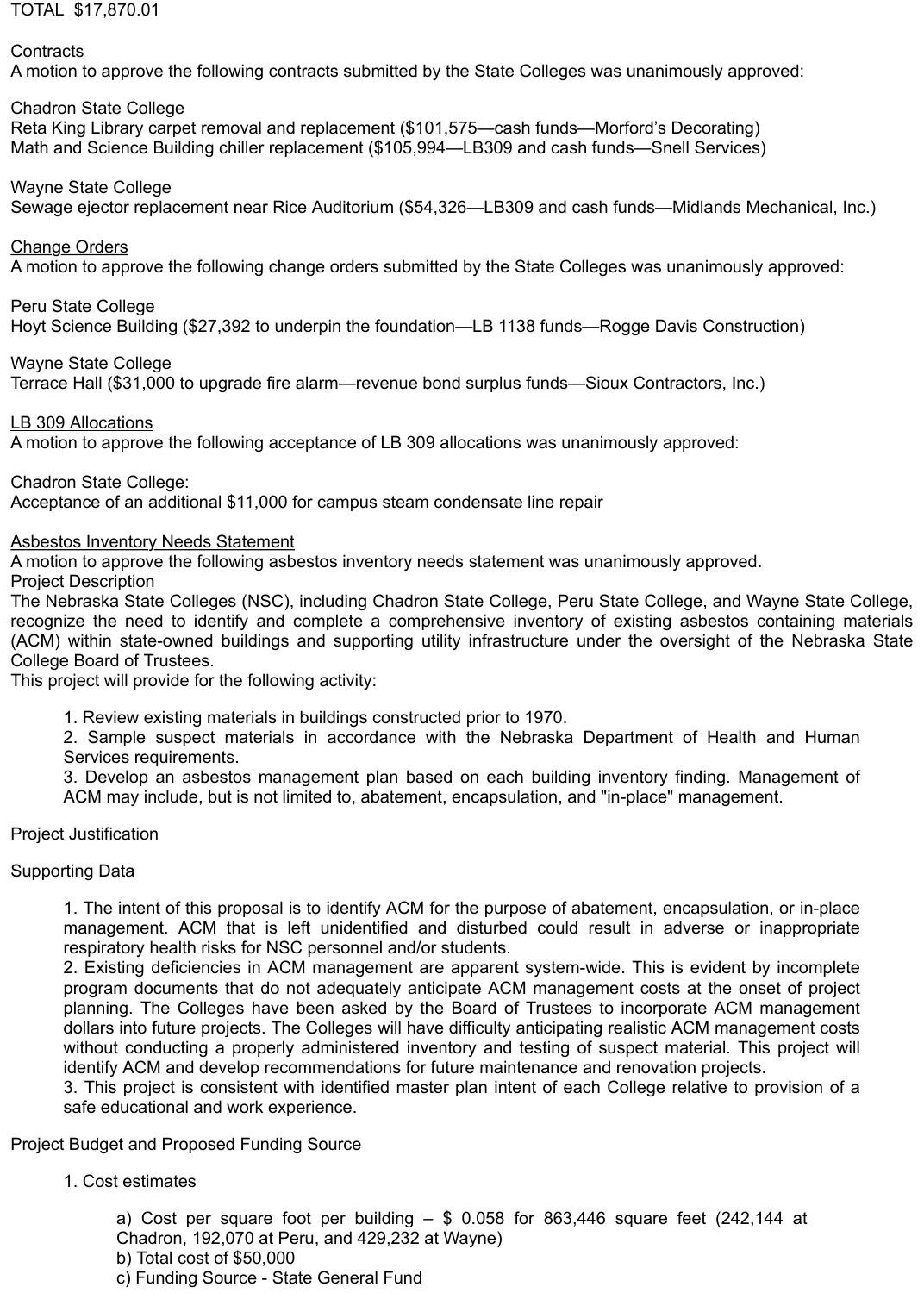#### Future Funding Requirements

1. Operational budgets may be impacted if the asbestos inventory identifies materials with immediate remediation needs.

2. Other costs may be associated if future remediation is determined to be appropriate.

Time Line for Project

- 1. Funding is requested for the 2001-03 biennial budget.
- 2. Project to commence after appropriation is awarded

# Mari Sandoz High Plains Heritage Center Covenant

A motion to approve the Mari Sandoz High Plains Heritage Center Covenant as prepared by Russell Harford, Attorneyat-Law was unanimously approved. As a requirement of receiving the \$450,000 grant from the National Park Service for the Sandoz project, Chadron is required to submit a Preservation Easement approved by the Board. In essence, it simply says that public accessibility to the facility will be guaranteed and the building will be maintained in such a way as to preserve those elements that made it eligible for being listed in the National Register of Historical Places.

# Peru State College Water Project Substantial Completion

A motion to ratify the recommendation to accept the Peru State College water project as substantially complete was unanimously approved.

# Lobbyist Contract

A motion to approve the appointment of Bruce Cutshall to serve as Lobbyist during 2001 for the Nebraska State College System at a fee of \$23,000 was unanimously approved. Board members asked that the College Foundations support this decision.

# **ITEMS FOR INFORMATION AND DISCUSSION**

# Mari Sandoz High Plains Heritage Center Design/Development Documents

Representatives from Bahr Vermeer and Haecker Architects gave a short presentation on the design development for the Sandoz project.

# **MISCELLANEOUS ITEMS**

# Executive Director's Report

Executive Director Carpenter stated that comments are encouraged from Board members regarding the Coordinating Commission proposed revisions to the Comprehensive Plan for Postsecondary Education. Further discussion of the proposed changes will take place at the November Board meeting. He also reported that NSC office staff are reviewing the current Policy and Procedural Manual with the intent of separating policies from procedures.

# Presidents' Reports

Wayne President Stearns highlighted two items from her written report. The Northeast Nebraska Teacher Academy, a cooperative effort between Wayne State College, 13 area school districts, and Educational Service Unit #1, is helping to alleviate the substitute teacher shortage in northeast Nebraska. The Academy will provide training for WSC education majors to serve as substitute teachers in participating schools. Second, Wayne State celebrated its ninetieth birthday on September 19 with an open house and reception in the student center atrium. Special guests were Dr. and Mrs. Lyle Seymour and Mrs. Minnie Rice. Dr. Seymour was president of Wayne State College from 1973 to 1982. Mrs. Rice, 98, is the widow of the late Dr. John D. Rice, Wayne State College president from 1951 to 1956. President Stearns concluded by reading some remarks by Paul Theobald, Dean of Education.

Peru President Johnson reported that the college is concentrating its efforts on preparation for three upcoming accreditation visits. He also reported on the success of several Peru sports teams: both the volleyball and football teams are currently ranked in the NAIA top 25 (9<sup>th</sup> and 25<sup>th</sup> respectively). In addition, the volleyball team posted a cumulative 3.64 grade point average during the 1999-2000 season, the third-highest GPA of any collegiate squad in the country from junior colleges through major colleges.

Chadron President Krepel highlighted two items from his written report. Chadron State College was given national recognition recently in the 2001 edition of the Newsweek-Kaplan publication entitled How to Get Into College. Chadron's recognition was based upon a national survey of high school counselors who were asked to identify colleges and universities that offer the most individual academic attention, the best career services, the best value for the money, and other factors. As a result of that survey, Chadron was designated a "hidden treasure," which is defined as, "terrific schools that aren't as well known as they should be." Second, President Krepel reported that the Chadron State Foundation has committed up to \$40,000 to provide matching funds for participation in the Nebraska Minority Scholarship Program. Participation by the NSC institutions in the Minority Scholarship Program became available for the first time via the passage of Legislative Bill 1379 in the 2000 session of the Nebraska Legislature. Finally, President Krepel announced the new Chadron State College logo that incorporates the letters CSC and the college name resting on a pillar with an eagle soaring above it. A Chadron alumnus currently residing in Georgia designed the